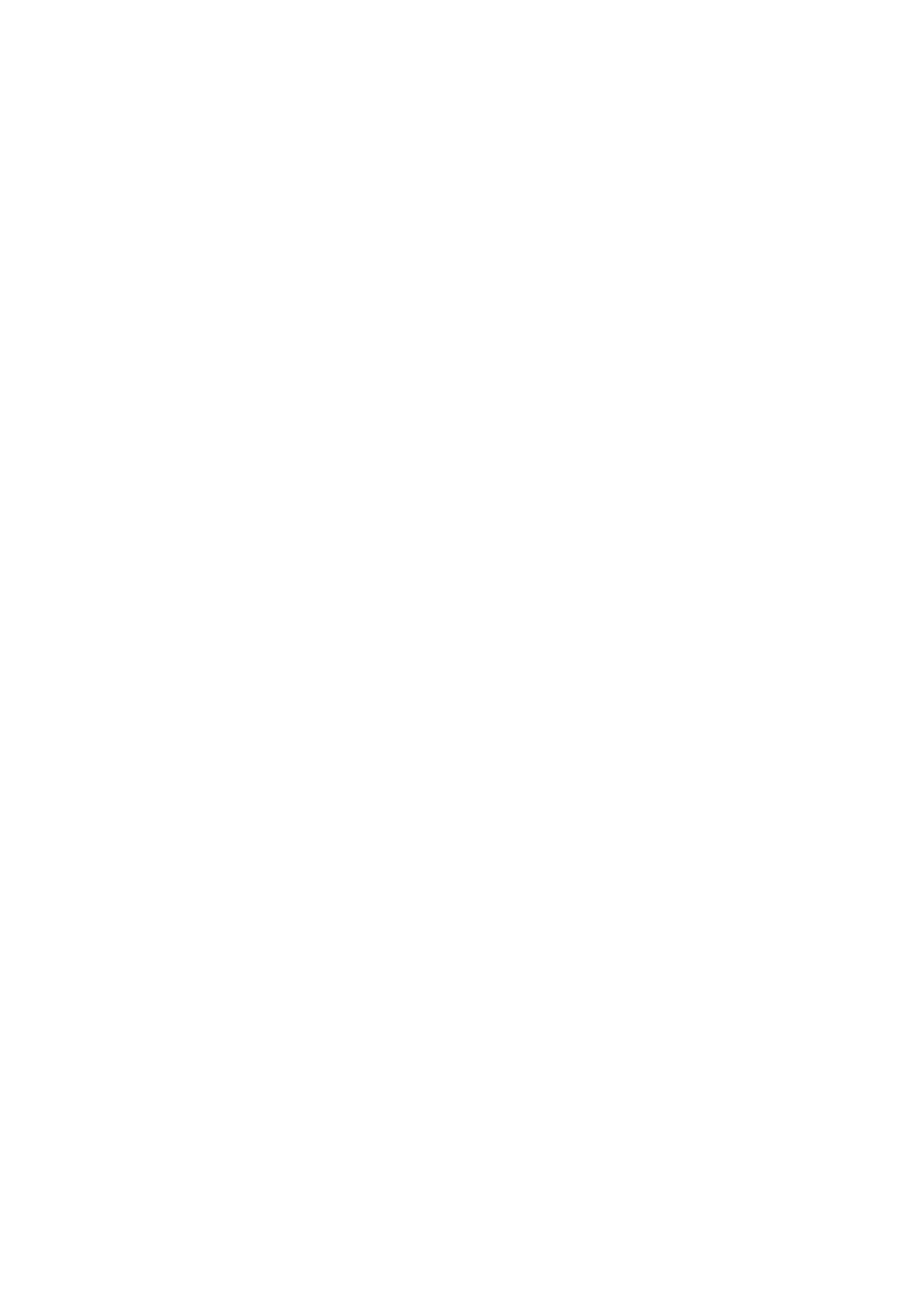## **DENVER SRL® Pump**

A comprehensive line of soft, rubber-lined pumps designed to fit a wide range of pumping applications from corrosive to abrasive slurries



SRL silica sand installation

## Slide Maintenance Base (optional)

• Pump can be opened for inspection or parts replacement in minutes without disturbing discharge or suction piping, overhead motor, electrical connections or drive guard

## $\Box$  Casing

- Vertical, split-cast iron case is standard HD ductile is available for multi-stage or heavy duty applications
- Easily separated for removal and replacement of liners

## **Design Advantages**

## Capacity

- 20-18,000 GPM
- Heads up to 180 feet for continuous service
- Slurries up to 70% solids

## **helph** Impellers & Liners

- Replaceable, two-piece liners
- Constructed of natural rubber, neoprene, polyurethane, hypalon or other elastomeric material bonded to metal inserts
- Heavy-duty metal inserts maintain proper hydraulic shape to prevent collapsing under suction lift or surging conditions
- Can be externally adjusted for proper running clearances  $\bullet$ without opening pump

## **C** Gland Seals

- *Ful-Flush* packing gland for heavy abrasive slurries
- $\bullet$  Lo-Flo packing gland for light slurries where the lack of seal water requires small quantities of seal water
- *Mechanical* seal where zero leakage of pump fluid is required
- Special *Grease-Lubricated* gland seals are available for special applications

| <b>Construction Specifications</b>             |                                                                                    |                                                                                                   |  |  |  |  |  |  |  |
|------------------------------------------------|------------------------------------------------------------------------------------|---------------------------------------------------------------------------------------------------|--|--|--|--|--|--|--|
| Part                                           | <b>Standard Construction</b>                                                       | <b>Optional Material</b><br>Neoprene, butyl or polyurethane,<br>hard metal alloy, white cast iron |  |  |  |  |  |  |  |
| Impeller                                       | Natural rubber - ASTM D2000                                                        |                                                                                                   |  |  |  |  |  |  |  |
| <b>Casing Liners</b>                           | Natural rubber on fabricated steel skeleton - ASTM D200                            | Neoprene, butyl or polyurethane                                                                   |  |  |  |  |  |  |  |
| Casing                                         | Ductile iron - ASTM 536                                                            | Extra high pressure cast steel<br>ASTM A487 or ductile iron<br>ASTM A536 (in selected sizes)      |  |  |  |  |  |  |  |
| Shaft                                          | Alloy steel AISI 4140                                                              |                                                                                                   |  |  |  |  |  |  |  |
| <b>Shaft Sleeve</b>                            | Steel ASTM A5                                                                      | 316 SS ASTM A298<br>Hast C ASTM A494, Alloy 20<br>ASTM A351                                       |  |  |  |  |  |  |  |
| <b>Shaft Seal</b>                              | Ful-Flush or Lo-Flo arrangement                                                    | Mechanical seal                                                                                   |  |  |  |  |  |  |  |
| Bearings -<br>Frame 1 thru 4<br>Frame 5 thru 7 | Anti-friction angular contact ball<br>Anti-friction spherical with separate thrust |                                                                                                   |  |  |  |  |  |  |  |
| Cashing Pedestal                               |                                                                                    |                                                                                                   |  |  |  |  |  |  |  |
| Frame 1 thru 5                                 | Cast iron - ASTM A48                                                               |                                                                                                   |  |  |  |  |  |  |  |
| Frame 6 and 7                                  | Fabricated steel - ASTM A283                                                       |                                                                                                   |  |  |  |  |  |  |  |
| Lubrication                                    | Oil SAE 30                                                                         |                                                                                                   |  |  |  |  |  |  |  |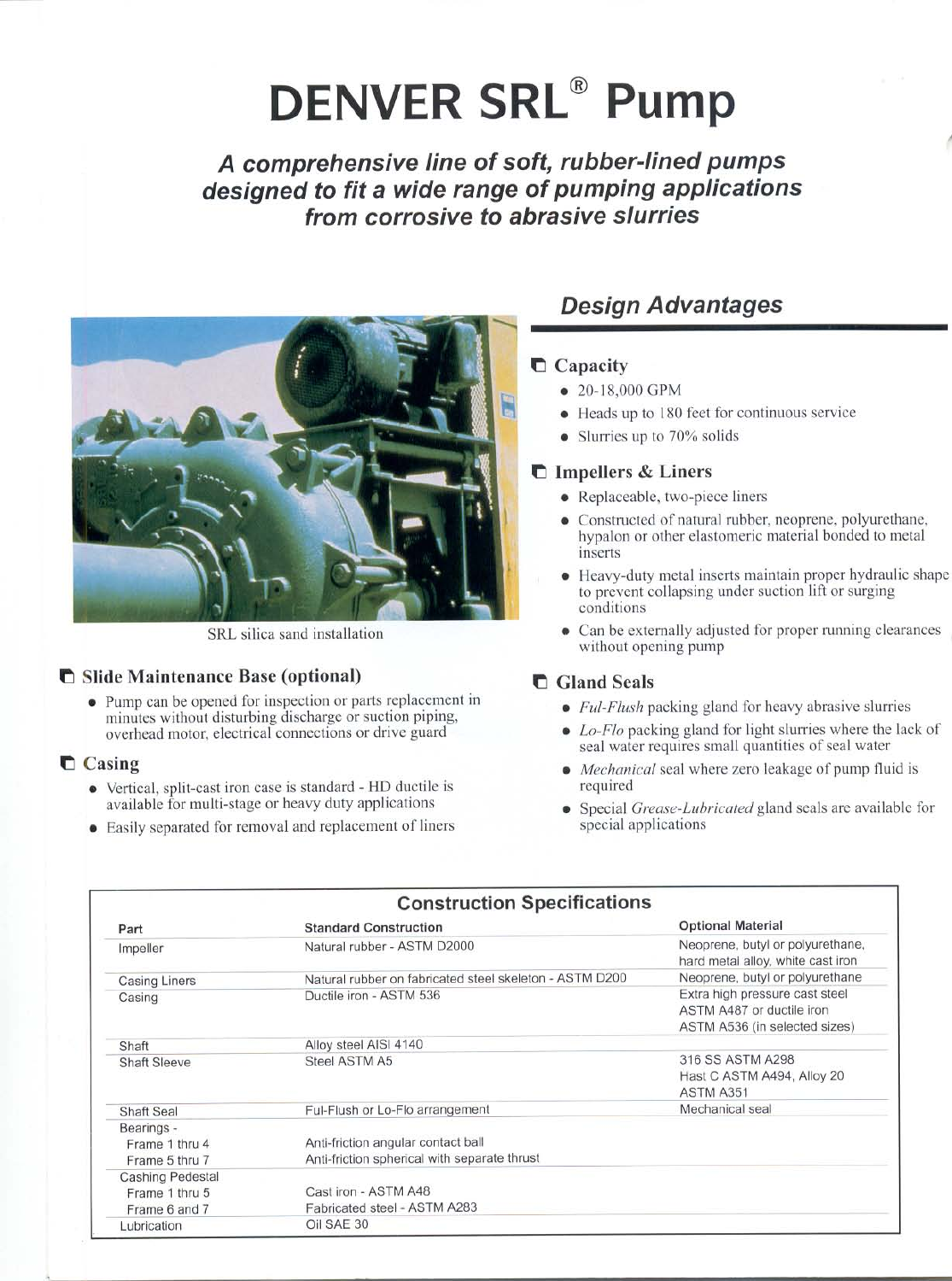## **SRL Pump Performance Range**



#### **SRL TYPE C PUMP COVERAGE CHART\* 100 US GPM TO 1000 US GPM**



\*NOTE: Use these charts as a guide only. Refer to individual performance curves for selection. SRL is an open impeller; SRL Type C is an enclosed impeller.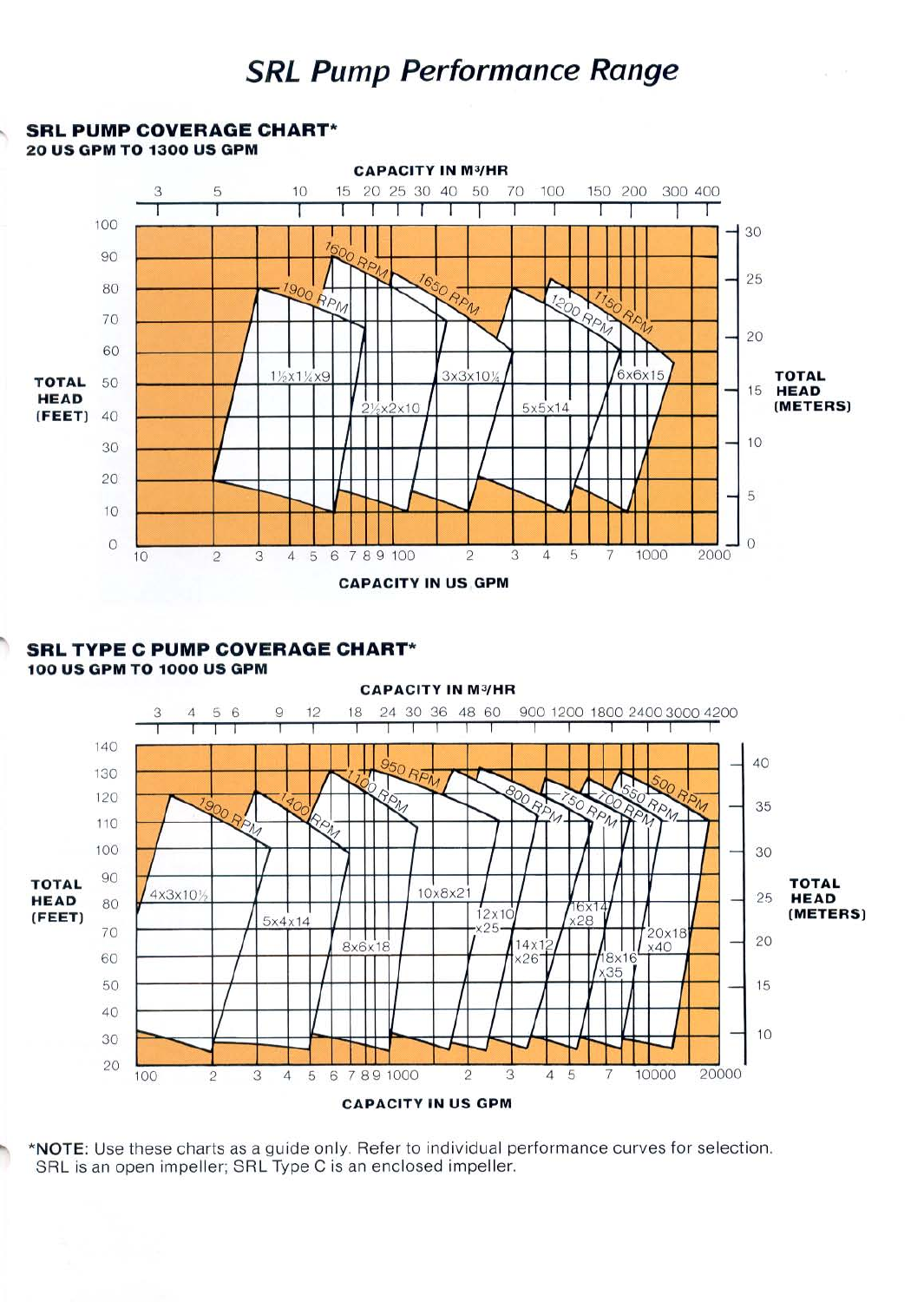

plant housekeeping. attachment; improves "daam, puug

permanently bonded to sacrificing wear life. impeller; formed of<br>DENVER special abrasion metal inserts to give resisting rubber and Pressure molded required rigidity without

ınd  $2ru$ we

Bolted-in-place liners; liner installation. assure quick, accurate

Slotted bolt holes; for quick removal.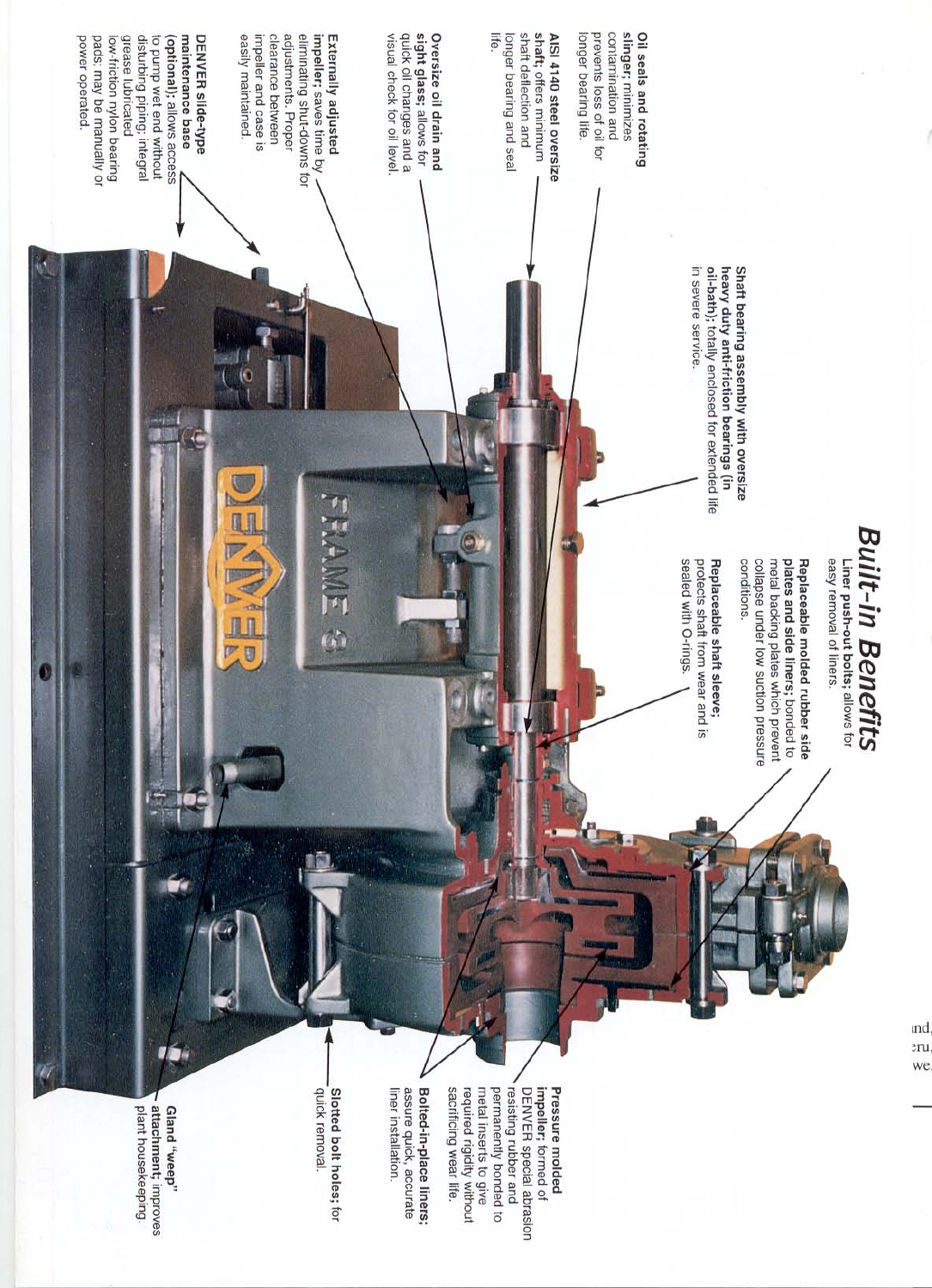## **Engineering Specifications**

| DENVER<br>SRL Size | Frame<br>Size  | Suction<br>1.D.<br>(inches) | Discharge<br>I.D.<br>(inches) | Max. Case<br><b>Working Pressure</b><br>$(psiq \otimes 150^{\circ} F)$ |                          | <b>Gland Seal</b><br>Water <sub>[1]</sub><br>Minimum |           | Max. Motor<br>Size (HP) **<br>Overhead Base |            | Shaft Dia. (In.) |         |                | Packing        |                  | Shaft<br>Sleeve | Net<br>Weight |
|--------------------|----------------|-----------------------------|-------------------------------|------------------------------------------------------------------------|--------------------------|------------------------------------------------------|-----------|---------------------------------------------|------------|------------------|---------|----------------|----------------|------------------|-----------------|---------------|
|                    |                |                             |                               | Std.                                                                   | *Opt.                    | Lo-Flo                                               | Ful-Flush | Speed                                       | <b>HP</b>  | At Imp.          | Drive   | Betw. Brgs.    | Size           | Rows             | Dia. (In.)      | Bare (Lb.)    |
| 1%x1%              | T.             | $1\frac{1}{2}$              | 1%                            | 60                                                                     | $\frac{1}{2}$            | 0.5                                                  | 2.5       | 1800<br>1200                                | 10<br>5    |                  | $1\%$   | $1\frac{3}{4}$ | $\frac{3}{26}$ | $\boldsymbol{A}$ | $1\%$           | 310           |
| $2\frac{1}{2}x^2$  | $\mathbf{1}$   | $2\%$                       | $\overline{2}$                | 60                                                                     | $\overline{\phantom{a}}$ | 0.5                                                  | 2.5       | 1800<br>1200                                | 10<br>5    |                  | $1\%$   | $1\%$          | $\frac{3}{6}$  | $\overline{4}$   | $1\%$           | 330           |
| 3x3                | $\overline{2}$ | 3                           | 3                             | 60                                                                     | $\frac{1}{2}$            | 1.0                                                  | 4.0       | 1800<br>1200                                | 25<br>15   | 1%               | 1%      | $2\%$          | $\frac{3}{8}$  | $\overline{4}$   | $\mathbf{2}$    | 530           |
| 4x3                | $\overline{c}$ | $\overline{4}$              | 3                             | 60                                                                     | 120                      | 1.0                                                  | 4.0       | 1800<br>1200                                | 25<br>15   | $1\%$            | 1%      | 2%             | $\frac{3}{8}$  | 4                | $\overline{c}$  | 660           |
| 5x4                | 3              | 5                           | 4                             | 60                                                                     | 120                      | 2.0                                                  | 5.0       | 1800<br>1200                                | 50<br>30   | 1%               | $2\%$   | 2%             | $\frac{1}{2}$  | $\overline{4}$   | $2\%$           | 1150          |
| 5x5                | 3              | 5                           | 5                             | 60                                                                     | 120                      | 2.0                                                  | 5.0       | 1800<br>1200                                | 50<br>30   | $1\%$            | $2\%$   | $2\%$          | $\frac{1}{2}$  | $\overline{4}$   | $2\%$           | 1120          |
| 6x6                | $\mathbf{3}$   | 6                           | 6                             | 60                                                                     | 120                      | 2.0                                                  | 5.0       | 1800<br>1200                                | 50<br>30   | $1\%$            | $2\%$   | $2\%$          | $\frac{1}{2}$  | $\overline{4}$   | $2\frac{1}{2}$  | 1300          |
| 8x6                | $\overline{a}$ | 8                           | 6                             | 60                                                                     | 130                      | 2.5                                                  | 7.0       | 1800<br>1200                                | 200<br>125 | $\overline{c}$   | 3%      | $4\%$          | %              | 5                | $4\%$           | 2750          |
| 10x8               | $\overline{4}$ | 10                          | 8                             | 60                                                                     | 130                      | 2.5                                                  | 7.0       | 1800<br>1200                                | 200<br>125 | $2\frac{1}{2}$   | 3%      | 4%             | %              | 5                | 4%              | 3160          |
| 12×10              | 5              | 12                          | 10                            | 175                                                                    | ÷                        | 3.0                                                  | 10.0      | 1800<br>1200                                | 250<br>200 | $3\%$            | $31\%6$ | $5\frac{1}{2}$ | 羚              | 5                | 5%              | 6180          |
| 14×12              | 5              | 14                          | 12                            | 175                                                                    | $\overline{\phantom{a}}$ | 3.0                                                  | 10.0      | 1800<br>1200                                | 250<br>200 | $4\%$            | 4%      | 6              | $\frac{4}{3}$  | 5                | 5%              | 6755          |
| 16x14              | 5              | 16                          | 14                            | 175                                                                    | $\sim$                   | 3.0                                                  | 10.0      | 1800<br>1200                                | 250<br>200 | $4\%$            | 4%      | 6              | $\frac{1}{2}$  | 5                | 5%              | 7072          |
| 18x16              | 6              | 18                          | 16                            | 80                                                                     | $\qquad \qquad$          | 4.0                                                  | 16.0      | 1200                                        | 400 回      | 5                | 5       | 6%             | $\frac{3}{4}$  | 5                | 6%              | 13000         |
| 20x18              | $\overline{7}$ | 20                          | 18                            | 80                                                                     | $\sim$                   | 4.5                                                  | 18.0      | 1200                                        | 500回       | 5%               | 6%      | 8              | $\frac{3}{4}$  | 5                | 8               | 15000         |

I Gland water requirement at a minimum pressure of 10 psi above pump discharge pressure.

回 These motors are above NEMA motor frame Į

Extra heavy duty cases in cast steel are available in 5x4 with a 360 psig rating and an 8x6 with a 400 psig rating.



 $22$ 

22

 $18$ 

18

23

23

 $23$ 

30

 $11$ 

 $11$ 

16

16

19

19

19

19

 $19<sub>2</sub>$  $\overline{27}$ 

 $3\%$ 

 $\overline{6}$ 

 $44$ 

44

54

54

69

69

69

90

108

15%

15%

19%

19%

23%

23%

 $23%$ 

61%

18

18

23

23

 $23$ 

30 52% 5

 $\overline{27}$ 

2%

 $2\%$ 

 $3%$ 

 $3%$ 22

 $3<sup>15</sup>$ 

41/

 $4%$ 

 $61$ 

15% 33

 $15<sup>1</sup>$ 33

 $\overline{22}$ 

 $23<sup>1</sup>$ 

 $23%$ 

 $23%$ 

23%

 $24%$ 

 $\ddot{6}$ 

 $\epsilon$ 

 $\overline{\bf 6}$ 

 $\overline{7}$ 

 $1\frac{3}{4}$ 

 $\overline{2}$ 

46%

46% 6

49%

49%

49%  $\overline{7}$ 

53%

53%

6%

 $6%$ V

 $9\frac{1}{2}$ 1/2

 $9%$ 

 $\overline{23}$ 

 $23\,$ 

 $\frac{1}{2}$ 

 $\frac{1}{2}$ 

¥.

 $\frac{3}{2}$ 

 $\frac{3\sqrt{3}}{2}$ 

 $\frac{3}{4}$ 

Ŧ

苶

 $2\%$ 

 $2\%$ 

 $1^{15/16}$ 23

33 37 □ Minimum Height

 $14$ 

15% 16%

15%

17% 24

22%

 $\overline{24}$ 

**16%** 

 $\overline{24}$ 

33

33

33

44%

50

46 20

46  $20$ 

60  $\overline{27}$ 

60 27

73 34

73

 $73\,$ 34

96 32

120

34

36

11%

11%  $\mathbf{1}$ 

 $17%$  $1\%$ 

17% 1%

19

19

19

179

 $17<sup>1</sup>$ 

13%

13%

17

 $17$ 

 $17$ 

16

18

 $\mathbf{1}$ 

 $1.366$ 

1%

 $1\frac{3}{2}16$  $23\,$ 

 $1\%$ 

 $1\%$ 

 $9\%$  $31%$ 

 $9\%$  $5\%$ 

 $11\frac{1}{2}$ 

15

18 10

 $^{21}$ 

28% 1133

32%  $123/$ 

 $7\frac{1}{2}$ 

 $\overline{9}$ 

11%

 $12\%6$ 

 $\overline{3}$  $3<sub>16</sub>$ 

 $^{\rm 3}$ 3%

 $\overline{4}$ 

 $\overline{4}$  $3\%$ 

5 5

5 5

 $\overline{5}$ 5

 $_{\rm 6}$  $\overline{6}$ 

 $\overline{6}$ 

 $5x5$ 

 $6x6$ 

 $8x6$ 

 $10x8$ 

12x10

 $14x12$ 

16x14 25

18x16

20x18